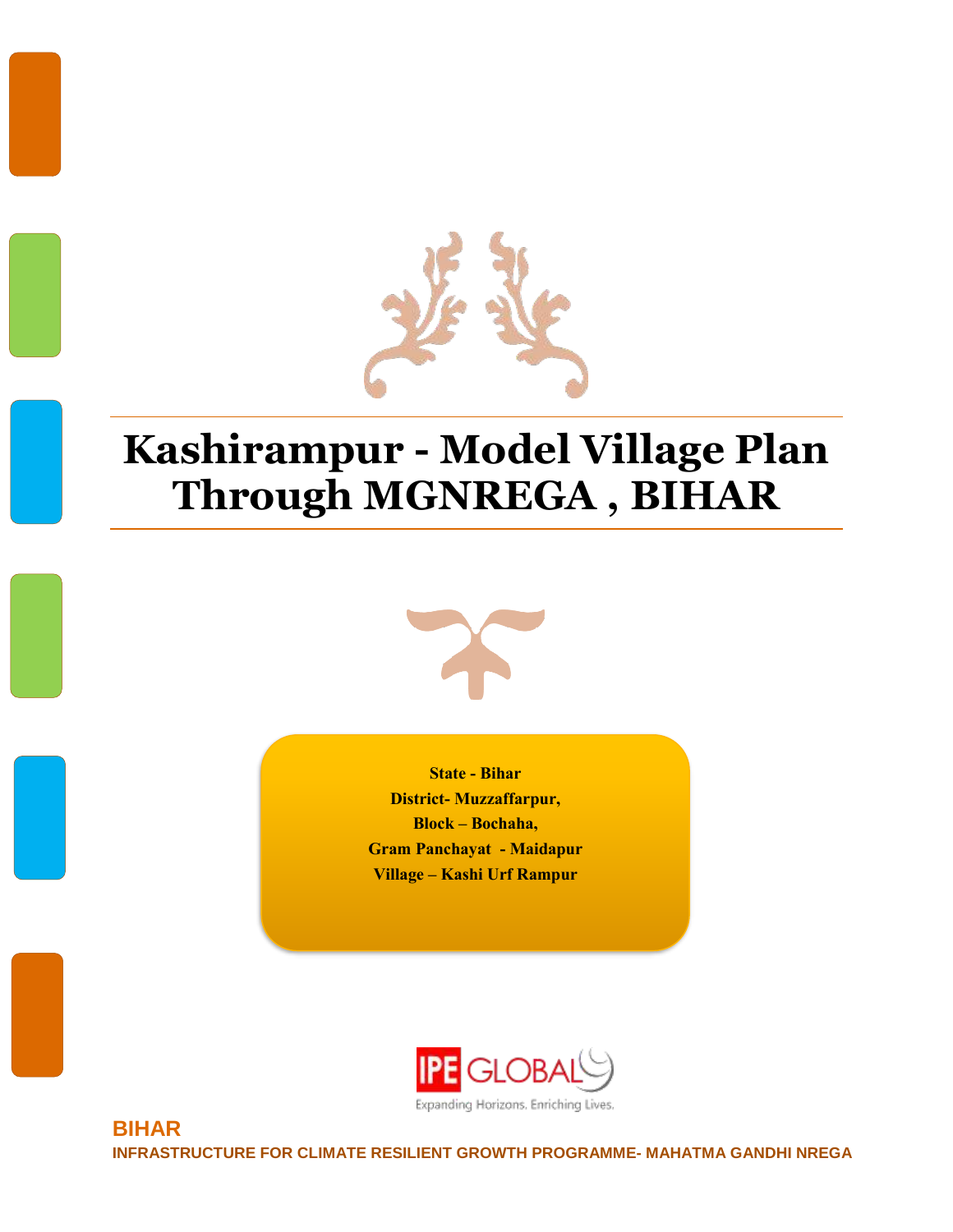### Contents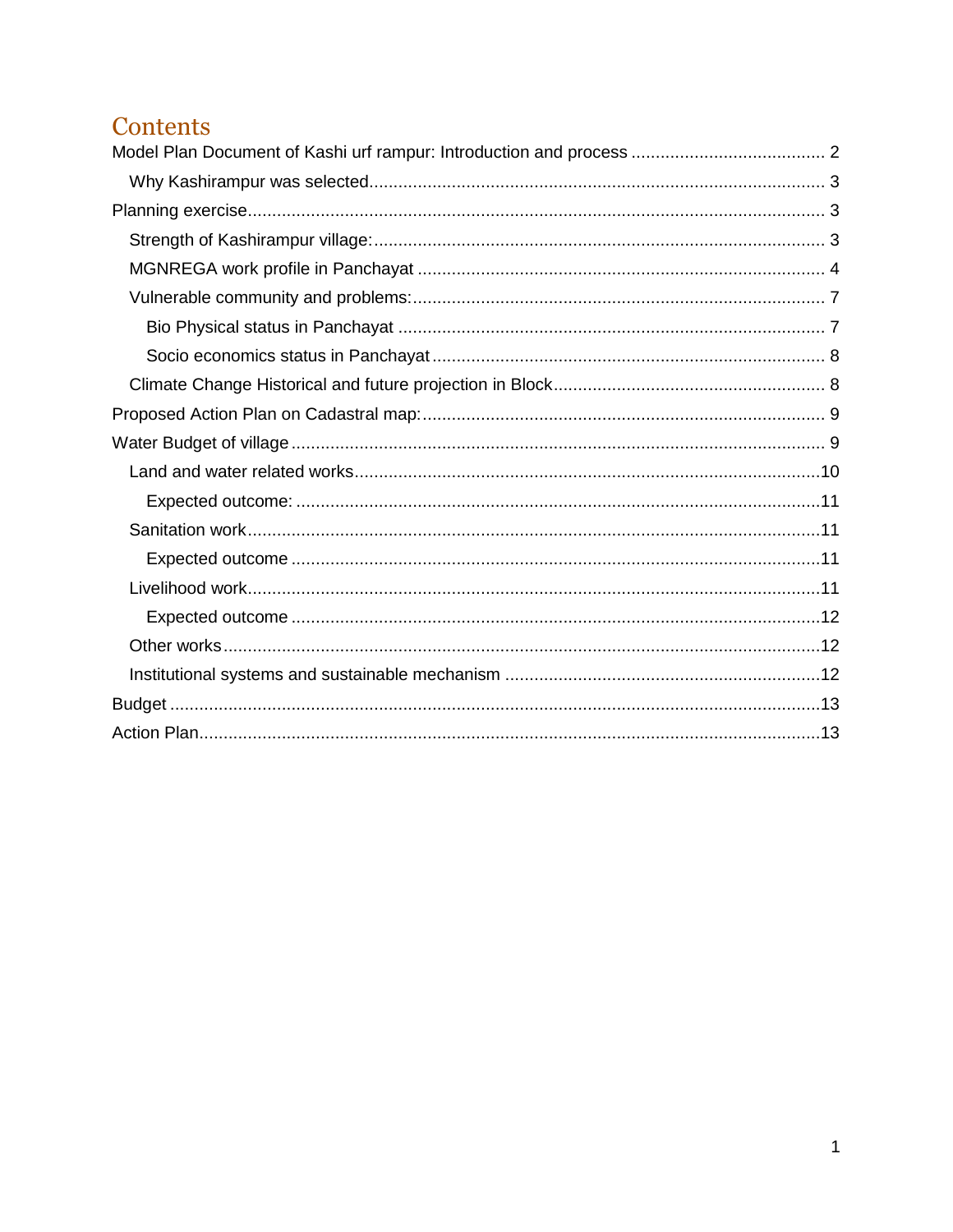### <span id="page-2-0"></span>Model Plan Document of Kashi urf rampur: Introduction and process

Muzaffarpur District, 'The Land of Leechi' was created in 1875 for the sake of administrative convenience by splitting up the earlier district of Tirhut. The present district of Muzaffarpur came to its existence in the 18th century and named after Muzaffar Khan, an Amil (Revenue Officer) under British rule. The district is surrounded by East Champaran and Sitamarhi districts on North, Vaishali and Saran districts in the South, Darbhanga and Samastipur districts falls in the East and on the Saran and Gopalganj districts is situated in West. The district has become very famous around the globe for its delicious Shahi Leechi and China Leechi production.

Bochahan is a Block is one among 26 block of Muzzaffarpur district of Bihar. The Bochahan block is located between 26.148888North Latitude and 85.492222 East Longitude and is part of Muzzaffarpur District of Bihar. The bochahan block has 134 villages and there are total 49132 families in this Block. Bohahan population is 245659. Out of this, 104770 are males whereas the females count 49778 here. This block has 93451 children in the age bracket of 0-6 years 47438. Among them 28719 are boys and 18719 are girls. The total geographical area of the block is 18345.73 ha, the average elevation of the block is 37 m from the above from sea level. The maximum area of block has a general slope of 0-3 % (13146.53 ha) in the direction of North-West to South-East, few of the southern part of the block falls in 3-8% (5199.20 ha) slope range.

Maidapur GP is one among the 20 GP of Bochaha block. The area is exposed to soil erosion, occasional floods and mild to moderate occasional droughts. It is seen that parts of the area remains water logged. The common landscape features present in the area are ox-bow lakes, back swamps or flood plains and chaur land which forms the wet area occurring mostly in southern part. In Bochaha block agriculture is the largest sector of the economy. The grossed cropped area 20807.2 ha, net sown area 14606.5 ha, area more than one cropped 6200.69 ha and cropping intensity of block 142.45 percent.

The topography of the site are in gentle slope varying from 0-3%. Out of 431.00 Ha of gross cropped area about 292.10 Ha are un-irrigated and forest cover area is 9.50 in the GP. In addition the landless casual labours are (1455) and women headed HHs are (45) in the panchayat. Community belongs to SC & STs is 9.31 % of total population and their livelihood depends upon agriculture and as agriculture wage labour.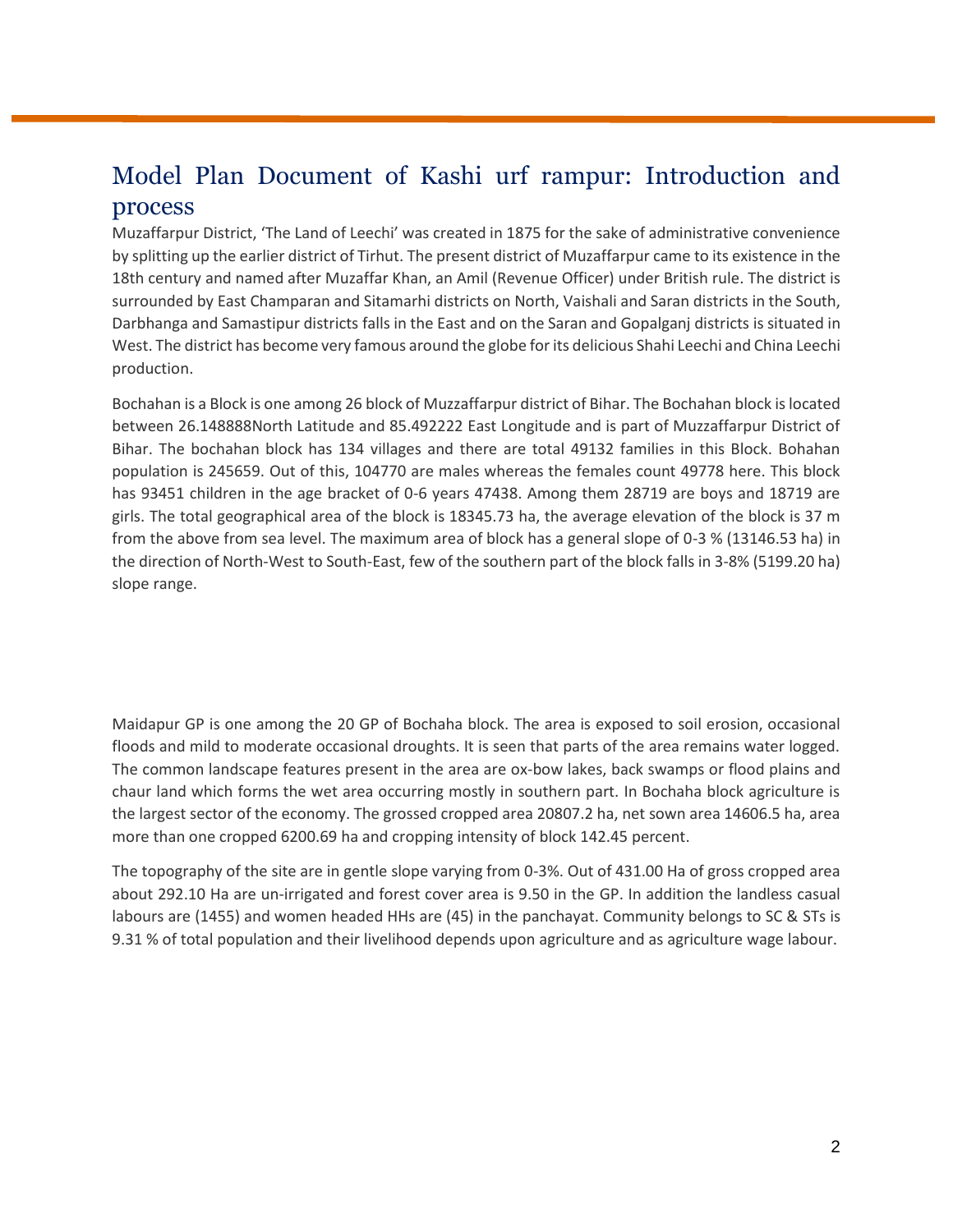#### <span id="page-3-0"></span>Why Kashirampur was selected

Kashirampur village of Maidapur GP was selected as model village planning exercise due to following reasons:

- $\frac{1}{\sqrt{2}}$  There is ample scope of large scale ground water recharging intervention in the area
- $\downarrow$  Flash flooding problem in the area due to inadequate structures
- $\uparrow$  0-3 % slope of the area which is suitable for proper surface runoff
- $\downarrow$  Mixed community in the village and easy adaptation of learnings
- $\downarrow$  Approachable distance of the village from block head-quarters.
- $\ddot{\phantom{1}}$  Small village size both in area which can be easily saturated.

### <span id="page-3-1"></span>Planning exercise

Model plan preparation exercise conducted in Kashirampur village was both participatory and use of technological tools and other techniques.

Participatory rural appraisal measures such as village meeting, women leader's meeting, transect walk, village mapping, water bodies mapping were done. Also GIS assisted tools such as identification of slope, soil characters were also done. Hence, model plan of the village used both local and scientific knowledge. The time line and activities for preparation of model plan can be seen below.

| S.No                     | <b>Plan Preparation</b>                                    | Date          |
|--------------------------|------------------------------------------------------------|---------------|
| 1                        | Introductory meeting and transit walk in village with team | 05 Oct. 18    |
| $\overline{\phantom{a}}$ | FGD with different community and location in village       | 10 Oct. 18    |
| 3                        | Collection of secondary data and cadastral maps of village | 13 Oct. 18    |
| $\overline{4}$           | Identification of structure MGNREGA and other Department   | 15-16 Oct. 18 |
| 5                        | Resource mapping and convergence plan of village           | 24 Oct. 18    |
| 6                        | Collection of primary data (HHs)                           | 23 Oct. 18    |
| 7                        | Approval in Gram Sabha                                     | 08 Dec.18     |

#### <span id="page-3-2"></span>Strength of Kashirampur village:

The mapping of the village revealed the strengths of the village which would be helpful in implementation of model plan implementation. The various points which can be considered as strength of the Village are:

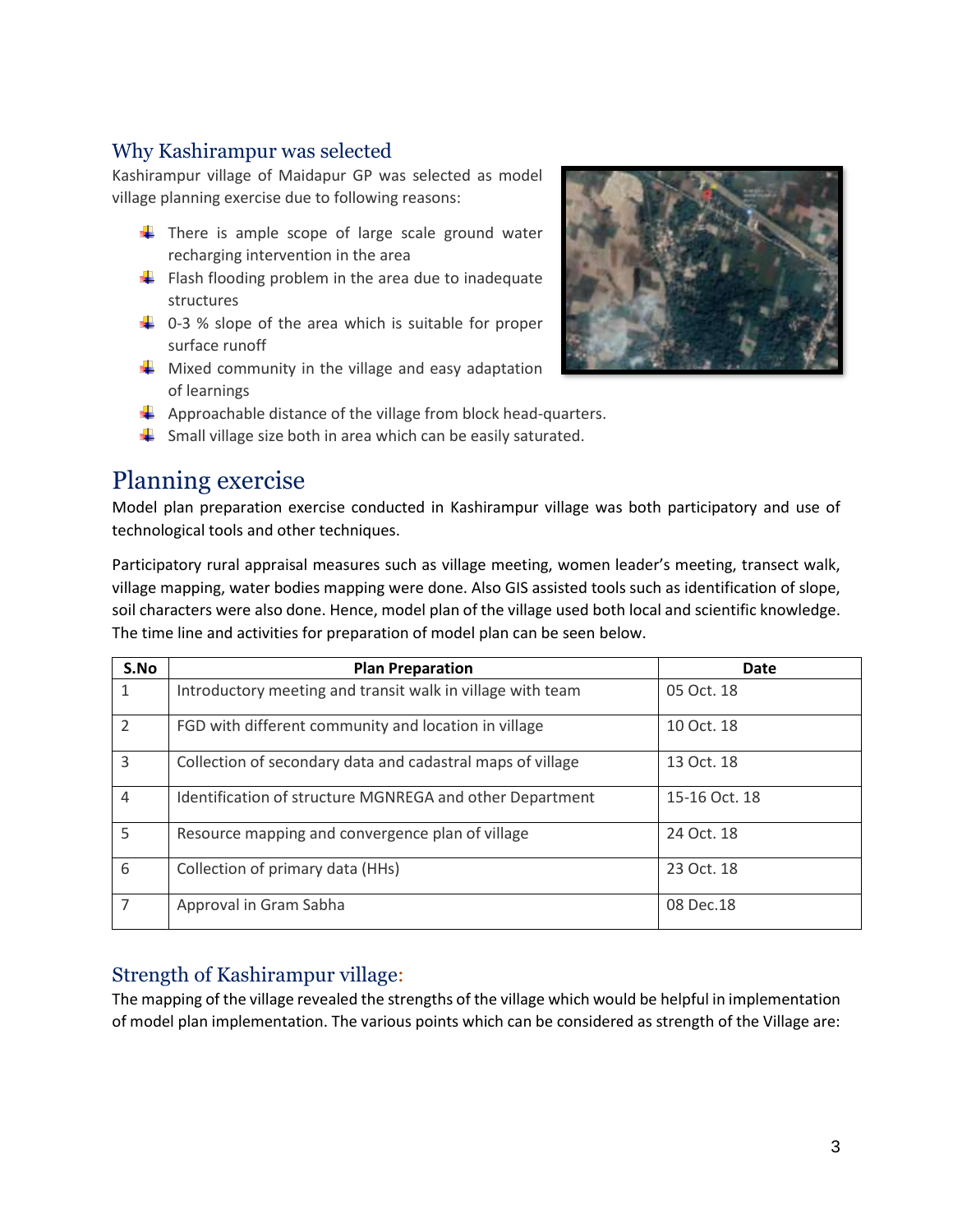- $\frac{1}{2}$  Availability of abundant labor force Labor in the village.
- $\overline{\phantom{a}}$  The village has good scope of plantation drive.
- $\frac{1}{\sqrt{2}}$  There is presence of active SHG groups in the village who can monitor and implement livelihood interventions.
- $\overline{\phantom{a}}$  Active PRI members in village, who can implement, monitor and sustain the interventions.



### <span id="page-4-0"></span>MGNREGA work profile in Panchayat

#### **2016-17**

|                     | <b>Work Category</b>                                                         |                              |                                | <b>Spillover+New</b>             |                    |                                      |       |                                    |                                        |
|---------------------|------------------------------------------------------------------------------|------------------------------|--------------------------------|----------------------------------|--------------------|--------------------------------------|-------|------------------------------------|----------------------------------------|
| $\mathbf{s}$<br>No. | <b>Name/Work Sub</b><br><b>Category</b><br><b>Name/Work Type</b>             | <b>Total</b><br><b>Works</b> | <b>Ongoing</b><br><b>Works</b> | <b>Completed</b><br><b>Works</b> | <b>Expenditure</b> | No. of<br><b>New</b><br><b>Works</b> | Unit. | <b>Estimated</b><br><b>Outcome</b> | <b>Estimated</b><br>Cost (In<br>Lakhs) |
|                     | PUBLIC WORKS RELATING TO NATURAL RESOURCES MANAGEMENT                        |                              |                                |                                  |                    |                                      |       |                                    |                                        |
| 1                   | <b>Water Conservation</b>                                                    | 1960585                      | 410053                         | 465788                           | 576524.4           | 988687                               | Hec.  | 1229352                            | 242402.7                               |
| $\overline{2}$      | Watershed<br>management                                                      | 507975                       | 113733                         | 142484                           | 241999.4           | 277542                               | Hec.  | 526859.9                           | 51943.23                               |
| 3                   | Irrigation                                                                   | 568049                       | 156575                         | 179045                           | 296184.2           | 274481                               | Hec.  | 74162                              | 218697.9                               |
| $\overline{4}$      | <b>Traditional water</b><br>bodies                                           | 668032                       | 165325                         | 196063                           | 626323.4           | 330507                               | Hec.  | 161311.7                           | 175038.2                               |
| 5                   | Afforestation                                                                | 1381630                      | 425518                         | 245975                           | 273923.8           | 591240                               | Hec.  | 253343.9                           | 247267                                 |
| 6                   | Land development                                                             | 1486625                      | 319362                         | 493313                           | 466535             | 754839                               | Hec.  | 290831.3                           | 155670.9                               |
|                     | <b>Sub Total</b>                                                             | 6572896                      | 1590566                        | 1722668                          | 2481490            | 3217296                              |       |                                    | 1091020                                |
|                     | INDIVIDUAL ASSETS FOR VULNERABLESECTIONS(ONLY FOR HOUSEHOLDS IN PARAGRAPH 5) |                              |                                |                                  |                    |                                      |       |                                    |                                        |
| $\overline{7}$      | Improving productivity of<br>lands                                           | 6994275                      | 1239566                        | 1170276                          | 597096.1           | 2911440                              | Hec.  | 1481245                            | 274807.1                               |
| 8                   | Improving liveihoods<br>through                                              | 2784274                      | 682990                         | 803183                           | 105336             | 652605                               | Hec.  | 79303.71                           | 74623.77                               |
| 9                   | Development of<br>fallow/waste lands                                         | 654649                       | 48335                          | 38970                            | 31856.13           | 82885                                | Hec.  | 31037.72                           | 23337.77                               |
| 10                  | Construction of house                                                        | 4543064                      | 2706626                        | 747900                           | 158473.7           | 2676760                              | Nos.  | 207146.9                           | 41347.3                                |
| 11                  | Promotion of livestock                                                       | 868809                       | 350341                         | 171509                           | 95683.32           | 652571                               | Nos.  | 100509.1                           | 18904.19                               |
| 12                  | Promotion of fisheries                                                       | 47554                        | 9394                           | 6228                             | 17660.25           | 34647                                | Nos.  | 1756.14                            | 290.02                                 |
|                     | <b>Sub Total</b>                                                             | 15892625                     | 5037252                        | 2938066                          | 1006106            | 7010908                              |       |                                    | 433310                                 |
|                     | <b>COMMON INFRASTRUCTURE FOR NRLM COMPLIANT SELF HELP GROUPS</b>             |                              |                                |                                  |                    |                                      |       |                                    |                                        |
| 13                  | Agriculture productivity                                                     | 29234                        | 9641                           | 7177                             | 5169.89            | 14676                                | Hec.  | 318.46                             | 216.98                                 |
| 14                  | Common work-sheds for<br>livelihood activities of<br>self-help groups        | 168                          | 92                             | $\Omega$                         | 59.72              | 12116                                | Nos.  | 55.59                              | 53.89                                  |
|                     | <b>Sub Total</b>                                                             | 29402                        | 9733                           | 7177                             | 5229.61            | 26792                                |       |                                    | 270.87                                 |
|                     | <b>RURAL INFRASTUCTURE</b>                                                   |                              |                                |                                  |                    |                                      |       |                                    |                                        |
| 15                  | <b>Rural sanitation</b>                                                      | 6269282                      | 1304665                        | 1138538                          | 172962             | 2493201                              | Nos.  | 665739.7                           | 86122.35                               |
| 16                  | Road<br>connectivity/Internal<br>roads/Streets                               | 1950572                      | 638789                         | 520968                           | 1267463            | 913747                               | KM.   | 11009.77                           | 5807.9                                 |
| 17                  | Play fields                                                                  | 30927                        | 20250                          | 3242                             | 20486.63           | 28973                                | Nos.  | 3520.15                            | 2629.14                                |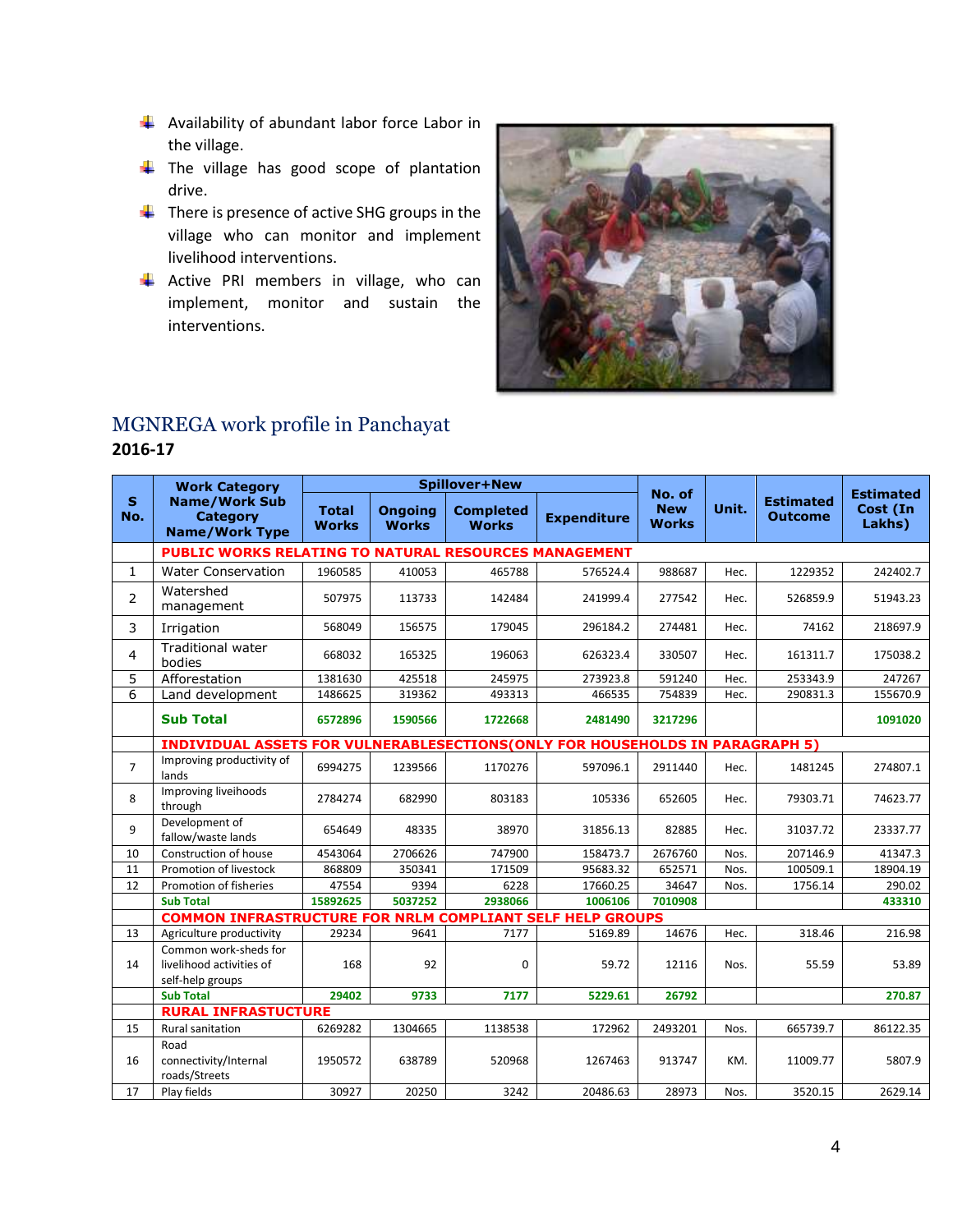| 18 | <b>Disaster</b><br>preparedness/Restoration                    | 402235      | 112821  | 121204  | 231889.1 | 181560   | Nos. | 51486.86 | 45772.95 |
|----|----------------------------------------------------------------|-------------|---------|---------|----------|----------|------|----------|----------|
| 19 | Construction of bulding                                        | 136659      | 94124   | 16805   | 159489.1 | 96816    | Nos. | 73999.3  | 193264.7 |
| 20 | Food Grain satorage<br>structures                              | 26997       | 5085    | 844     | 14572.14 | 12460    | Nos. | 1793.56  | 505.15   |
| 21 | Production of building<br>materialrequired for<br>construction | 82976       | 28602   | 25182   | 14232.13 | 55728    | Nos. | 24.45    | 104.39   |
| 22 | Maintenance                                                    | 139259      | 33992   | 36335   | 50281.18 | 114061   | Nos. | 63.04    | 73.18    |
| 23 | Any other works                                                | 1643342     | 78093   | 92187   | 70502.19 | 48246    | Nos. | 35727.81 | 13671.03 |
|    | <b>Sub Total</b>                                               | $1.1E + 07$ | 2316421 | 1955305 | 2001878  | 3944792  |      |          | 347951   |
|    | <b>Grand Total</b>                                             | 33177172    | 8953972 | 6623216 | 5494703  | 14199788 |      |          | 1872552  |

#### **2017-18**

|                     |                                                                                          |                              |                                | <b>Spillover+New</b>             |                    |                                      |       |                                    |                                        |
|---------------------|------------------------------------------------------------------------------------------|------------------------------|--------------------------------|----------------------------------|--------------------|--------------------------------------|-------|------------------------------------|----------------------------------------|
| $\mathbf{s}$<br>No. | <b>Work Category</b><br><b>Name/Work Sub</b><br><b>Category</b><br><b>Name/Work Type</b> | <b>Total</b><br><b>Works</b> | <b>Ongoing</b><br><b>Works</b> | <b>Completed</b><br><b>Works</b> | <b>Expenditure</b> | No. of<br><b>New</b><br><b>Works</b> | Unit. | <b>Estimated</b><br><b>Outcome</b> | <b>Estimated</b><br>Cost (In<br>Lakhs) |
|                     | PUBLIC WORKS RELATING TO NATURAL RESOURCES MANAGEMENT                                    |                              |                                |                                  |                    |                                      |       |                                    |                                        |
| $\mathbf{1}$        | <b>Water Conservation</b>                                                                | 1787482                      | 389066                         | 307259                           | 452892.1           | 622820                               | Hec.  | 829715.8                           | 251580.1                               |
| $\overline{2}$      | Watershed management                                                                     | 567151                       | 142745                         | 99746                            | 241029.4           | 240529                               | Hec.  | 589770.5                           | 57635.01                               |
| 3                   | Irrigation                                                                               | 677052                       | 199387                         | 133479                           | 343890.6           | 318615                               | Hec.  | 90754.96                           | 262009.5                               |
| $\overline{a}$      | <b>Traditional water bodies</b>                                                          | 661642                       | 163500                         | 144595                           | 608377.7           | 308696                               | Hec.  | 196972.7                           | 222641.4                               |
| 5                   | Afforestation                                                                            | 1756635                      | 586695                         | 187939                           | 333337.7           | 721289                               | Hec.  | 271216.7                           | 258584.6                               |
| 6                   | Land development                                                                         | 1574885                      | 391804                         | 266980                           | 467919.2           | 626694                               | Hec.  | 463326.7                           | 146920.7                               |
|                     | <b>Sub Total</b>                                                                         | 7024847                      | 1873197                        | 1139998                          | 2447447            | 2838643                              |       |                                    | 1199371                                |
|                     | INDIVIDUAL ASSETS FOR VULNERABLESECTIONS(ONLY FOR HOUSEHOLDS IN PARAGRAPH 5)             |                              |                                |                                  |                    |                                      |       |                                    |                                        |
| $\overline{7}$      | Improving productivity of<br>lands                                                       | 6226225                      | 1326891                        | 1006490                          | 588852.8           | 2161122                              | Hec.  | 1367193                            | 232901.6                               |
| 8                   | Improving liveihoods<br>through                                                          | 2483558                      | 971453                         | 306289                           | 144492.6           | 1051899                              | Hec.  | 129279.4                           | 127700                                 |
| 9                   | Development of<br>fallow/waste lands                                                     | 639473                       | 75324                          | 26722                            | 37110.59           | 108664                               | Hec.  | 33618.23                           | 22345.57                               |
| 10                  | Construction of house                                                                    | 9527329                      | 5570663                        | 1696249                          | 488326.2           | 6005017                              | Nos.  | 249738.5                           | 50844.55                               |
| 11                  | Promotion of livestock                                                                   | 1337526                      | 509673                         | 209813                           | 138536.3           | 679356                               | Nos.  | 101925.5                           | 19972.59                               |
| 12                  | Promotion of fisheries                                                                   | 69220                        | 13261                          | 5948                             | 21289.6            | 35439                                | Nos.  | 2953.31                            | 492.29                                 |
|                     | <b>Sub Total</b>                                                                         | 20283331                     | 8467265                        | 3251511                          | 1418608            | $1E+07$                              |       |                                    | 454257                                 |
|                     | <b>COMMON INFRASTRUCTURE FOR NRLM COMPLIANT SELF HELP GROUPS</b>                         |                              |                                |                                  |                    |                                      |       |                                    |                                        |
| 13                  | Agriculture productivity                                                                 | 67542                        | 16228                          | 16350                            | 14479.72           | 57748                                | Hec.  | 343.4                              | 105.36                                 |
| 14                  | Common work-sheds for<br>livelihood activities of<br>self-help groups                    | 13084                        | 2401                           | 719                              | 345.27             | 1787                                 | Nos.  | 87.86                              | 317.58                                 |
|                     | <b>Sub Total</b>                                                                         | 80626                        | 18629                          | 17069                            | 14825              | 59535                                |       |                                    | 422.94                                 |
|                     | <b>RURAL INFRASTUCTURE</b>                                                               |                              |                                |                                  |                    |                                      |       |                                    |                                        |
| 15                  | <b>Rural sanitation</b>                                                                  | 5268232                      | 947102                         | 1116143                          | 220070.4           | 1528437                              | Nos.  | 453509.7                           | 53808.28                               |
| 16                  | Road<br>connectivity/Internal<br>roads/Streets                                           | 2250032                      | 726465                         | 394941                           | 1325263            | 934746                               | KM.   | 3708.46                            | 1784.72                                |
| 17                  | Play fields                                                                              | 52420                        | 27586                          | 7059                             | 31726.03           | 25392                                | Nos.  | 1079.32                            | 1881.79                                |
|                     |                                                                                          |                              |                                |                                  |                    |                                      |       |                                    |                                        |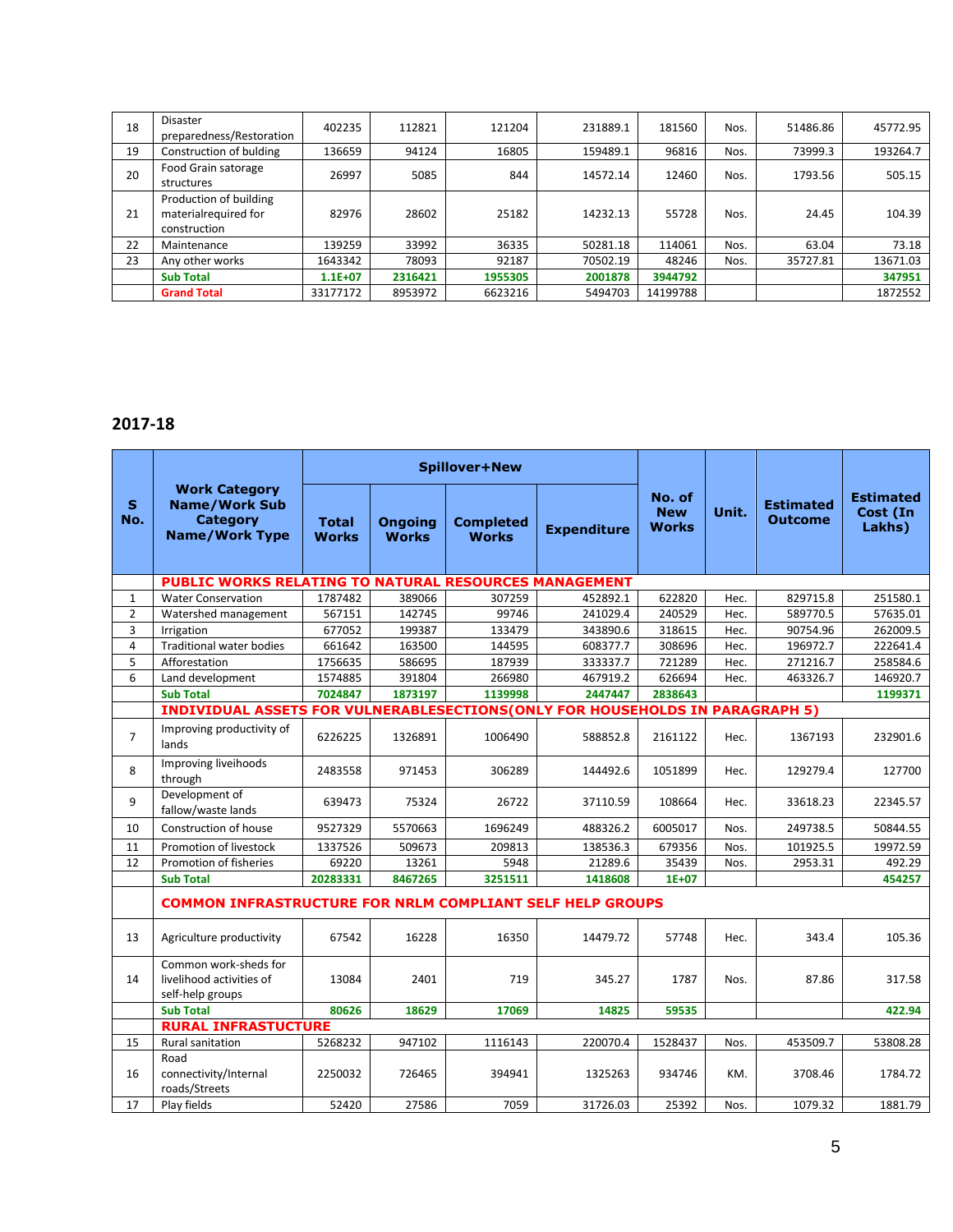| 18 | <b>Disaster</b>                                                | 458210    | 147206   | 94253   | 277167.6 | 210085   | Nos. | 70948.57 | 50684.38 |
|----|----------------------------------------------------------------|-----------|----------|---------|----------|----------|------|----------|----------|
|    | preparedness/Restoration                                       |           |          |         |          |          |      |          |          |
| 19 | Construction of bulding                                        | 196450    | 106697   | 34154   | 208542.6 | 76997    | Nos. | 29458.11 | 99338.29 |
| 20 | Food Grain satorage<br>structures                              | 58143     | 11589    | 2497    | 20083.53 | 12929    | Nos. | 6752.83  | 1516.99  |
| 21 | Production of building<br>materialrequired for<br>construction | 211310    | 84385    | 85540   | 34471.34 | 134206   | Nos. | 5.22     | 20.5     |
| 22 | Maintenance                                                    | 154230    | 33132    | 34928   | 66298.41 | 59023    | Nos. | 21.03    | 11.11    |
| 23 | Any other works                                                | 1515694   | 63666    | 37473   | 29469.52 | 91539    | Nos. | 42048.82 | 9979.26  |
|    | <b>Sub Total</b>                                               | $1E + 07$ | 2147828  | 1806988 | 2213092  | 3073354  |      |          | 219025   |
|    | <b>Grand Total</b>                                             | 37553525  | 12506919 | 6215566 | 6093972  | 16013029 |      |          | 1873076  |

#### **2018-19**

|                     | <b>Work Category</b>                                                  |                              |                                | <b>Spillover+New</b>             |                                                                    |                                      |       |                                    |                                        |
|---------------------|-----------------------------------------------------------------------|------------------------------|--------------------------------|----------------------------------|--------------------------------------------------------------------|--------------------------------------|-------|------------------------------------|----------------------------------------|
| $\mathbf{s}$<br>No. | <b>Name/Work Sub</b><br><b>Category</b><br><b>Name/Work Type</b>      | <b>Total</b><br><b>Works</b> | <b>Ongoing</b><br><b>Works</b> | <b>Completed</b><br><b>Works</b> | <b>Expenditure</b>                                                 | No. of<br><b>New</b><br><b>Works</b> | Unit. | <b>Estimated</b><br><b>Outcome</b> | <b>Estimated</b><br>Cost (In<br>Lakhs) |
|                     | <b>PUBLIC WORKS RELATING TO NATURAL RESOURCES MANAGEMENT</b>          |                              |                                |                                  |                                                                    |                                      |       |                                    |                                        |
| $\mathbf{1}$        | <b>Water Conservation</b>                                             | 1903347                      | 410618                         | 189252                           | 433248.5                                                           | 460146                               | Hec.  | 12892.14                           | 20170.81                               |
| $\overline{2}$      | Watershed management                                                  | 628098                       | 164115                         | 62398                            | 246913.7                                                           | 178495                               | Hec.  | 7922.93                            | 4681.53                                |
| 3                   | Irrigation                                                            | 915403                       | 303313                         | 93689                            | 329824.9                                                           | 426349                               | Hec.  | 32384.22                           | 108318.2                               |
| 4                   | <b>Traditional water bodies</b>                                       | 772662                       | 191990                         | 110656                           | 381180.6                                                           | 283865                               | Hec.  | 15877.4                            | 100435.2                               |
| 5                   | Afforestation                                                         | 2142091                      | 690977                         | 207343                           | 276323.5                                                           | 642936                               | Hec.  | 6580.97                            | 7008.95                                |
| 6                   | Land development                                                      | 1568248                      | 330138                         | 174000                           | 251288.3                                                           | 344738                               | Hec.  | 7597.78                            | 7714.03                                |
|                     | <b>Sub Total</b>                                                      | 7929849                      | 2091151                        | 837338                           | 1918780                                                            | 2336529                              |       |                                    | 248329                                 |
|                     | <b>INDIVIDUAL ASSETS</b>                                              |                              |                                |                                  | <b>FOR VULNERABLESECTIONS (ONLY FOR HOUSEHOLDS IN PARAGRAPH 5)</b> |                                      |       |                                    |                                        |
| $\overline{7}$      | Improving productivity of<br>lands                                    | 6251880                      | 1036908                        | 800990                           | 530258                                                             | 1027178                              | Hec.  | 21432.03                           | 42634.83                               |
| 8                   | Improving liveihoods<br>through                                       | 3070693                      | 1175885                        | 342575                           | 141105.9                                                           | 937985                               | Hec.  | 4446.99                            | 4210.3                                 |
| 9                   | Development of<br>fallow/waste lands                                  | 707924                       | 78063                          | 27746                            | 50324.63                                                           | 106146                               | Hec.  | 1973.46                            | 1625.4                                 |
| 10                  | Construction of house                                                 | 11293852                     | 4531772                        | 3368296                          | 594103.8                                                           | 2961521                              | Nos.  | 15470.95                           | 3556.33                                |
| 11                  | Promotion of livestock                                                | 1713076                      | 535185                         | 210430                           | 133268.2                                                           | 638458                               | Nos.  | 20395.22                           | 18134.82                               |
| 12                  | Promotion of fisheries                                                | 91026                        | 18547                          | 5709                             | 25599.24                                                           | 33697                                | Nos.  | 360.95                             | 1317.29                                |
|                     | <b>Sub Total</b>                                                      | 23128451                     | 7376360                        | 4755746                          | 1474660                                                            | 5704985                              |       |                                    | 71479                                  |
|                     | <b>COMMON INFRASTRUCTURE FOR NRLM COMPLIANT SELF HELP GROUPS</b>      |                              |                                |                                  |                                                                    |                                      |       |                                    |                                        |
| 13                  | Agriculture productivity                                              | 68741                        | 9683                           | 14607                            | 32169.81                                                           | 19205                                | Hec.  | 223.34                             | 29.75                                  |
| 14                  | Common work-sheds for<br>livelihood activities of<br>self-help groups | 14266                        | 1090                           | 2097                             | 944.45                                                             | 2428                                 | Nos.  | 145.66                             | 8.88                                   |
|                     | <b>Sub Total</b>                                                      | 83007                        | 10773                          | 16704                            | 33114.3                                                            | 21633                                |       |                                    | 38.63                                  |
|                     | <b>RURAL INFRASTUCTUR</b>                                             |                              |                                |                                  |                                                                    |                                      |       |                                    |                                        |
| 15                  | <b>Rural sanitation</b>                                               | 5072425                      | 708273                         | 671642                           | 129503.9                                                           | 943231                               | Nos.  | 117890.4                           | 12674.13                               |
|                     | Road                                                                  |                              |                                |                                  |                                                                    |                                      |       |                                    |                                        |
| 16                  | connectivity/Internal<br>roads/Streets                                | 2526742                      | 732765                         | 309700                           | 1155312                                                            | 791078                               | KM.   | 603.29                             | 646                                    |
| 17                  | Play fields                                                           | 79929                        | 34226                          | 9969                             | 41458.11                                                           | 38376                                | Nos.  | 677.95                             | 2546.69                                |
| 18                  | <b>Disaster</b><br>preparedness/Restoration                           | 581905                       | 196514                         | 66031                            | 310494.5                                                           | 257938                               | Nos.  | 4274.78                            | 3819.23                                |
| 19                  | Construction of bulding                                               | 207921                       | 94709                          | 33209                            | 151706.6                                                           | 47866                                | Nos.  | 971.43                             | 1373.27                                |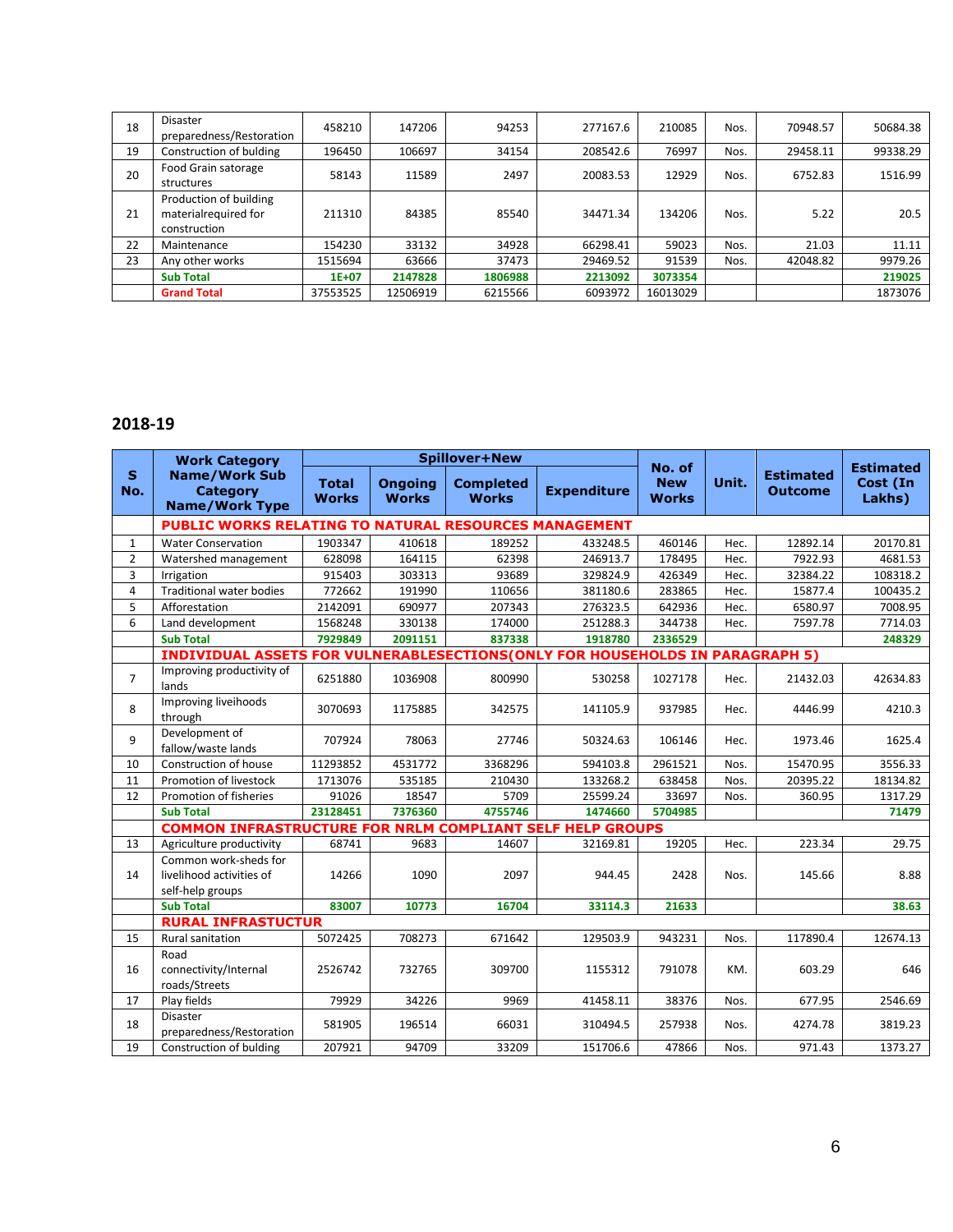| 20 | Food Grain satorage<br>structures                              | 88856    | 26435    | 6553    | 35727.09 | 34000    | Nos. | 1115.22 | 2599.72  |
|----|----------------------------------------------------------------|----------|----------|---------|----------|----------|------|---------|----------|
| 21 | Production of building<br>materialrequired for<br>construction | 161404   | 13642    | 102628  | 22239.2  | 66413    | Nos. | 0       | 0        |
| 22 | Maintenance                                                    | 128820   | 17590    | 18473   | 9351.02  | 12514    | Nos. |         | $\Omega$ |
| 23 | Any other works                                                | 1517097  | 51117    | 24546   | 20117.46 | 53064    | Nos. | 2539.72 | 806.6    |
|    | <b>Sub Total</b>                                               | 10365099 | 1875271  | 1242751 | 1875910  | 2244480  |      |         | 24465.6  |
|    | <b>Grand Total</b>                                             | 41506406 | 11353555 | 6852539 | 5302464  | 10307627 |      |         | 344311.9 |

The trend of MGNREGA works for last three years suggests that number of work has been reduced recent years but the village has enough potential.

#### <span id="page-7-0"></span>Vulnerable community and problems:

Maidapur GP is spread over 530 ha area has around 9% of SC/ST population who are considered vulnerable. In addition there are significant women headed households in the village who need specific

attention and interventions specifically livelihood related for up-liftmen. The lack of Governmental intervention programme in the village also adds to number of landless casual labor problem in the village.

The presence of 2 Rivers in the GP and Canal irrigated area is unique condition which creates chaur region. Due to this there is continuous 4 months flooding in the area which badly affects agricultural and life of the village.



#### <span id="page-7-1"></span>Bio Physical status in Panchayat

| <b>Particulars</b>                    | <b>Maidapur Panchayat</b> |
|---------------------------------------|---------------------------|
| <b>GPS Location</b>                   | 26.126753, 85.52336       |
| Total Households                      | 812.00                    |
| Geographical area (ha)                | 530.10                    |
| Gross cropped Area(ha)                | 431.00                    |
| unirrigated Area (ha)                 | 292.10                    |
| Irrigated Area(ha)                    | 123.90                    |
| Forest Area (ha)                      | 9.50                      |
| Net Area Sown (ha)                    | 145.60                    |
| Area under Non-Agricultural Uses (ha) | 3.23                      |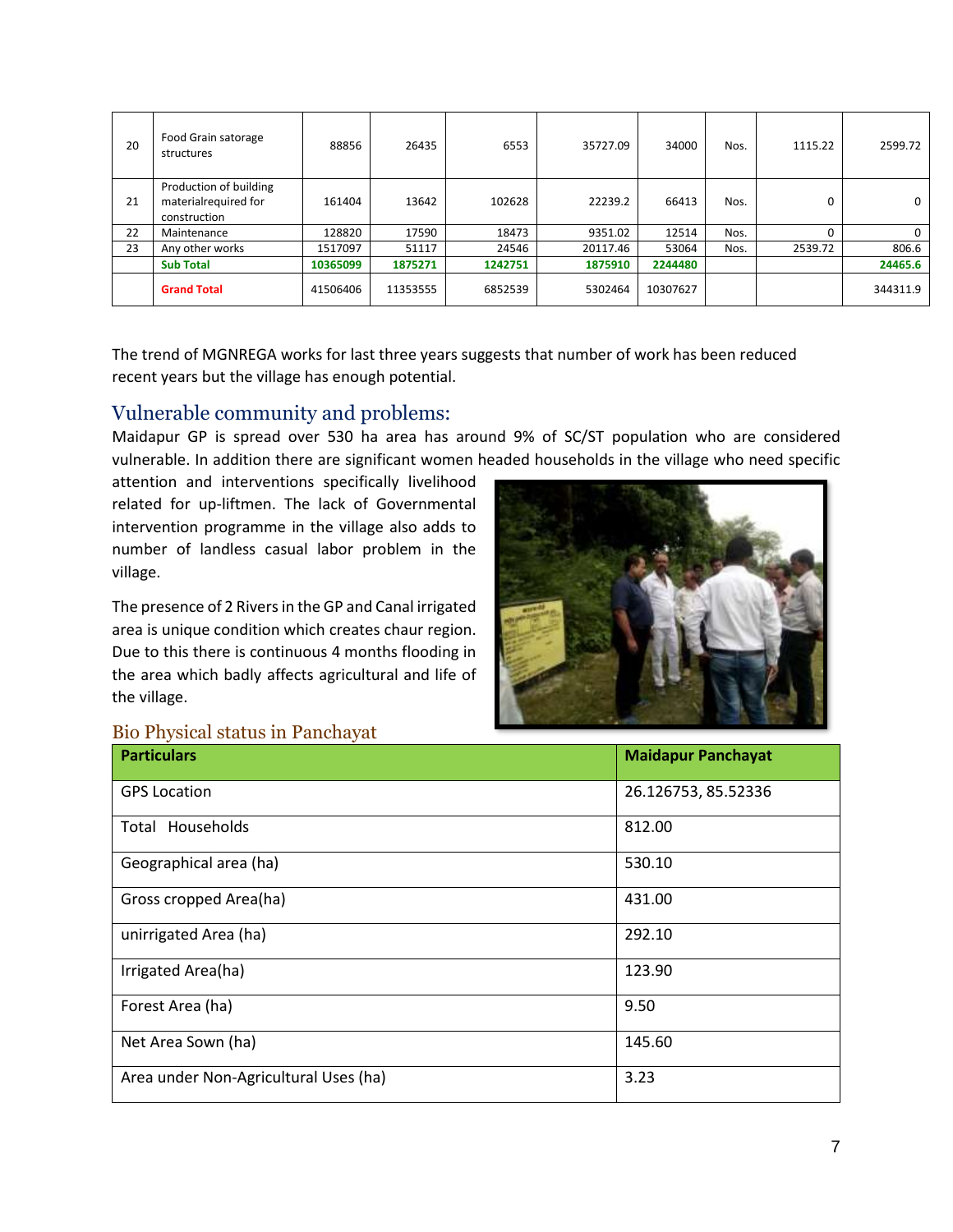#### <span id="page-8-0"></span>Socio economics status in Panchayat

| <b>Particulars</b>                 | <b>Dharmdiha Panchayat</b> |
|------------------------------------|----------------------------|
| Number of WSHG                     | 115                        |
| <b>Total Landless Casual Labor</b> | 1455                       |
| Women headed HH                    | 45                         |
| (SC+ST) Household %                | 9.31                       |

### <span id="page-8-1"></span>Climate Change Historical and future projection in Block

### **Climate sensitivities Parameter Block ranking Aggregate ranking** Net irrigated area **M** Groundwater availability **M** M M M Forest cover **H**

#### **Adaptive capacities – Poverty**

| Parameter                                                                                   | <b>Block ranking</b> | <b>Aggregate ranking</b> |
|---------------------------------------------------------------------------------------------|----------------------|--------------------------|
| % Households with monthly<br>income $<$ Rs 5000                                             | н                    |                          |
| % Landless households deriving a<br>major part of their income from<br>manual casual labour |                      |                          |
| % Houseless rural                                                                           | Н                    |                          |

#### **Adaptive capacities – Marginalization**

| Parameter                                                                             | <b>Block ranking</b> | <b>Aggregate ranking</b> |
|---------------------------------------------------------------------------------------|----------------------|--------------------------|
| % Women-headed households                                                             | н                    |                          |
| % Scheduled Caste households                                                          | M                    |                          |
| % Tribal group, legally released<br>bonded labour, and manual<br>scavenger households | н                    |                          |
| % Persons with disability                                                             | н                    |                          |

#### **Vulnerabilities**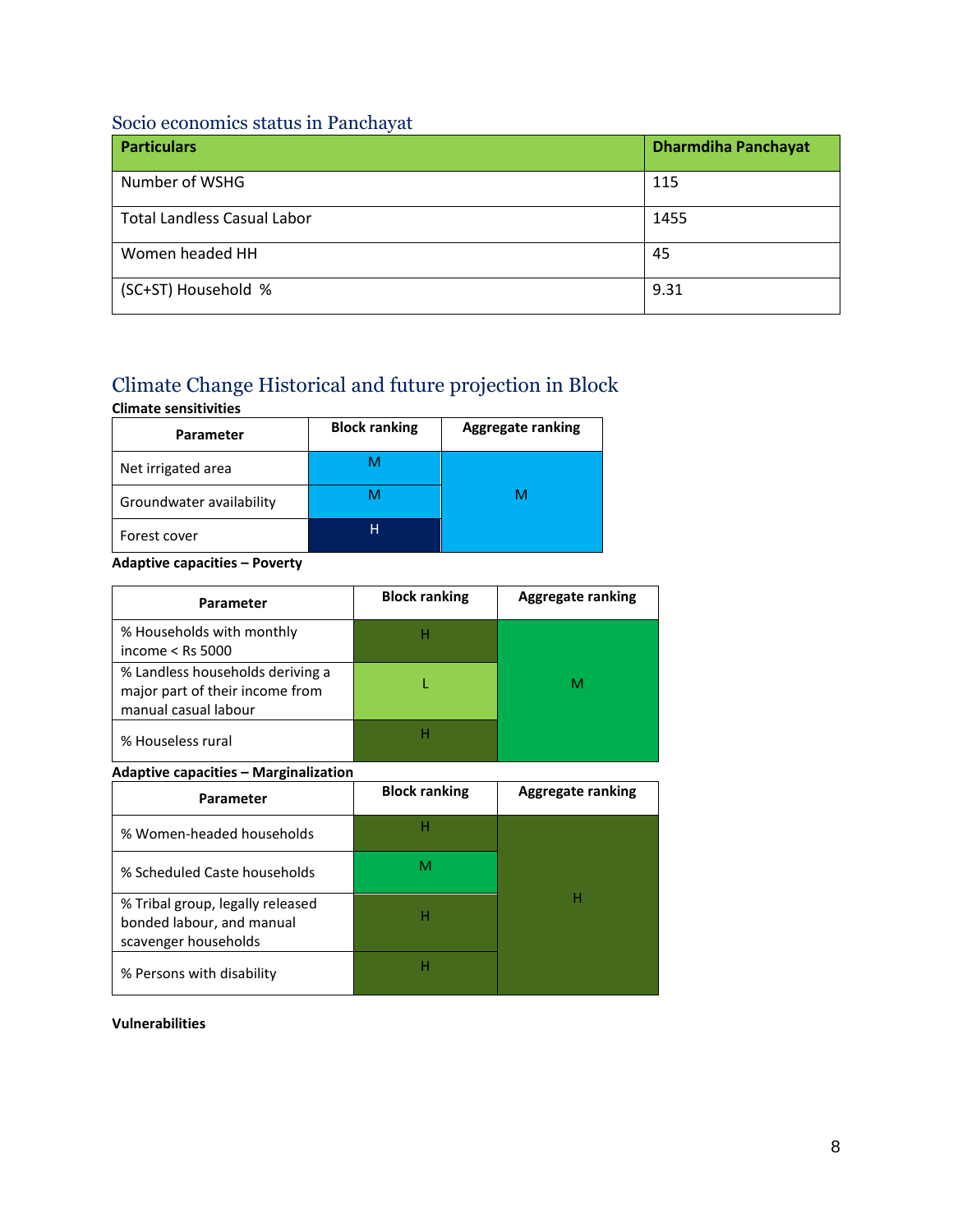| <b>Parameter</b>         | <b>Poverty</b> | <b>Marginal</b> | Aggregate |
|--------------------------|----------------|-----------------|-----------|
| Net irrigated area       |                |                 |           |
| Groundwater availability | M              |                 |           |
| Forest cover             |                |                 |           |

#### **Climate exposure**

| <b>Exposure</b>                                         | <b>Block ranking</b><br>1984-2014 | <b>Block ranking</b><br>2021-50 |
|---------------------------------------------------------|-----------------------------------|---------------------------------|
| Drought (JJAS rainfall, coefficient<br>of variation, %) |                                   |                                 |
| Flood (no. of rainfall events >100<br>mm/day)           |                                   |                                 |

### <span id="page-9-0"></span>Proposed Action Plan on Cadastral map:



### <span id="page-9-1"></span>Water Budget of village

Based on series of consultation meeting and mapping of water bodies and structures in the village a budget for Water availability and requirement was done for the village.

A mapping exercise of identification of water bodies, slope, and storage capacity were determined. Secondly the water demand was identified through mapping of population, household, cattle's and crop water requirement.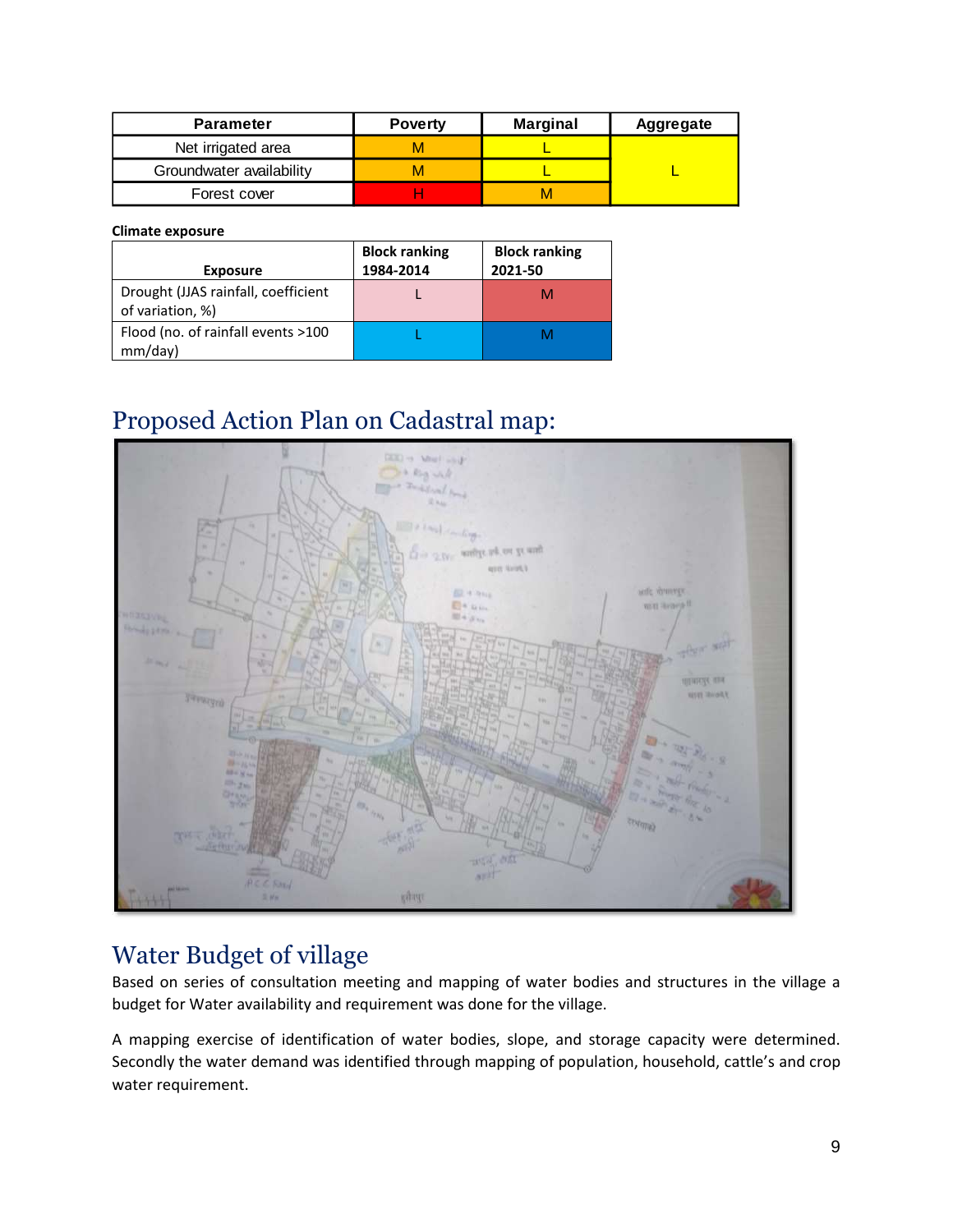|                | <b>Village Wise Water Budgeting (Ham)</b>                                                                               |                     |  |  |  |  |  |
|----------------|-------------------------------------------------------------------------------------------------------------------------|---------------------|--|--|--|--|--|
| <b>S.N.</b>    | <b>Name of Village</b>                                                                                                  | <b>Volume (Ham)</b> |  |  |  |  |  |
|                | Water for Agriculture (Table F.2)                                                                                       | 7.00                |  |  |  |  |  |
| $\overline{2}$ | Water for Animal & Human (Table F-1)                                                                                    | 1.03                |  |  |  |  |  |
| $\overline{3}$ | GP wise water required $(F1 + F2)$                                                                                      | 8.03                |  |  |  |  |  |
|                | Available run-off from rain water (Table D.4)                                                                           | 5.0                 |  |  |  |  |  |
| 5              | Harvested Runoff from Water Harvesting Activities (D.5)                                                                 | 4.70                |  |  |  |  |  |
| 6              | Water deficiency/Surplus (5-3)                                                                                          | $-3.30$             |  |  |  |  |  |
|                | Water can/to be harvested to meet up the requirement (75 % of available<br>run-off -harvested run-off) (D77*75/100-D78) | 1.20                |  |  |  |  |  |
|                | Available discharge water at exit (4-5)                                                                                 | 0.30                |  |  |  |  |  |

The excurse suggests that the village has 3.30 H mt. water deficit for which the villagers suffers prediction loss. Based on the Water budget analysis of the village, to meet the water requirement interventions plan specifically the NRM works were done with the villagers.

The proposed new NRM works can currently harvest 43% of the available maximum runoff from the village as per the table below. The new proposed NRM works will fulfill the water demands of livestock of the village and agriculture needs.

|      | D.7 Proposed New NRM Works for Water in Harvesting Structures |                            |                               |  |  |  |  |
|------|---------------------------------------------------------------|----------------------------|-------------------------------|--|--|--|--|
| S.N. | <b>Name of Structure</b>                                      | <b>Proposed Structures</b> |                               |  |  |  |  |
|      |                                                               | No./Area in Ha             | <b>Storage Capacity (Ham)</b> |  |  |  |  |
| 1.   | Ring wall flood control dam                                   |                            | 2.20                          |  |  |  |  |
| 2.   | Farm Pond                                                     | 4                          | 0.70                          |  |  |  |  |
| 3    | Leveling of land                                              | 14 ha                      | 0.90                          |  |  |  |  |
|      | Recharge pits                                                 | 11                         | 0.00                          |  |  |  |  |
| 5    | Plantation                                                    | 2000 RM                    | 0.00                          |  |  |  |  |
|      | Manna's renovation                                            |                            | 1.10                          |  |  |  |  |
| 8    | Irrigation channel                                            | 1950 RM                    | 0.77                          |  |  |  |  |
|      | Total                                                         |                            | 5.67                          |  |  |  |  |

If all the planned work are executed the village will conserve 5.67 H mt of extra water and this will be enough for using the resources at optimal limit for present population.

|       | <u>Landa ande maler fendele motivo</u> |                           |                              |  |  |  |  |  |
|-------|----------------------------------------|---------------------------|------------------------------|--|--|--|--|--|
| Synod | Name of work                           | Size of structure         | Nature of work               |  |  |  |  |  |
|       | 04 common irrigation point             | Lift irrigation           | Lift of Harvested of water   |  |  |  |  |  |
|       | Ring wall (Flood Control dam)          | 1500 RM                   | 7.50 ha Irrigation           |  |  |  |  |  |
| 3     | 04 Farm pond                           | $30 \times 40 \times 3$ m | For critical irrigation and  |  |  |  |  |  |
|       |                                        |                           | livelihood                   |  |  |  |  |  |
| 4     | 01 old Pond De siltation and           |                           | Increase water storage month |  |  |  |  |  |
|       | outlet                                 |                           |                              |  |  |  |  |  |

#### <span id="page-10-0"></span>Land and water related works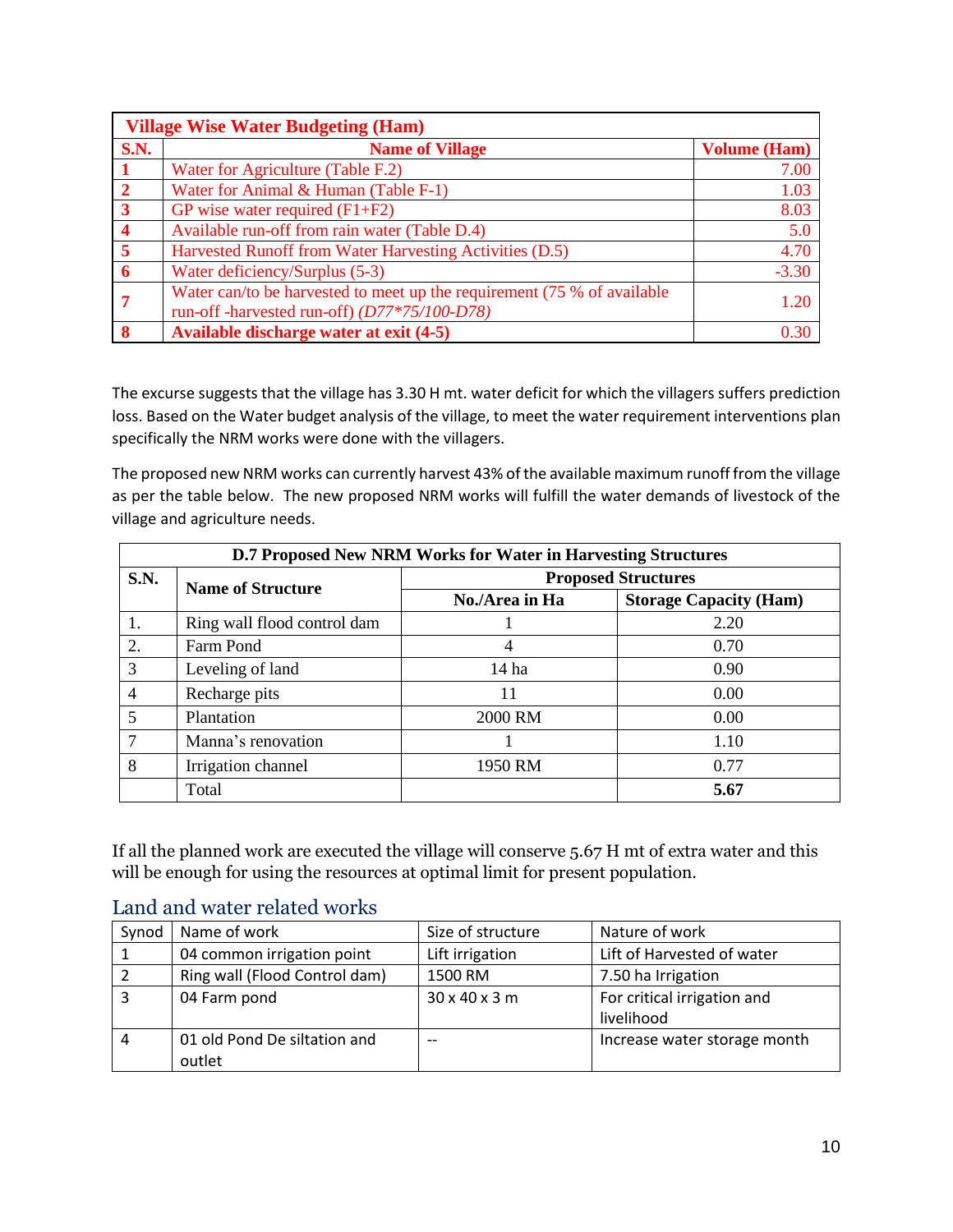|   | 04 Irrigation channel            | 2000 RM                   | To connect different channel and |
|---|----------------------------------|---------------------------|----------------------------------|
|   |                                  |                           | increase irrigation potential    |
| 6 | 07 Unit (1400 plants) plantation | <b>Fruits and timbers</b> | Protection of embankment to      |
|   |                                  |                           | control erosion and environment  |

@ RM: Running meter

#### <span id="page-11-0"></span>Expected outcome:

Through the planned interventions in the village, following are the expected outcome from the interventions:

- $\downarrow$  100 percent irrigated area coverage through water harvesting structures and NRM structures better planning and designing.
- $\frac{4}{3}$  90 percent land start double cropping systems by availability of sufficient irrigational water



 $\downarrow$  50 percent reduce surface water flow through soil and water conservation activities.

#### <span id="page-11-1"></span>Sanitation work

| Synod         | Name of work                | Size of structure | Nature of work            |
|---------------|-----------------------------|-------------------|---------------------------|
|               | Awash Yojnaa                | 7 HHs             | Poorest people of village |
| $\mathcal{P}$ | Boundary wall in Aahganwadi | 105 RM            | Protection to             |
|               |                             |                   | encroachment              |
| 3             | 23 Soak pits                | 3x4m              | Waste water store         |
| 4             | 05 water drainage line      | 500 m             | Drainage of water         |
| 5             | 30 Compost pits             | $3 \times 12$ m   | Farm based waste uses     |
| 6             | 18 Cattle shed              |                   | For road side standing    |
|               |                             |                   | animals                   |
|               | 3 Hand pump platform        |                   | Reduce waste water        |

#### <span id="page-11-2"></span>Expected outcome

The expected outcome from Sanitation in the village is bound to fetching following results:

- $\ddot{\phantom{1}}$  The proper management and sanitation practices will be helping in helping village get rid of water borne diseases and other infective diseases.
- $\ddot{\phantom{1}}$  To crop residue waste management through better practices of crop residue management practices and use of crop waste in compost and waste pits which can be later used as manure and organic manure.

#### <span id="page-11-3"></span>Livelihood work

It was found that land distribution in the village is scud. In the village land distribution ranges from 0 to 10 Ha. In this circumstances planning for alternate livelihoods is essential with the help of convergences with other departments scheme. Four ward and 23 WSHG in village they are involving many small activity in the village. Resource mapping and discussion with communities identify different activity.

| S.No | <b>Activity</b> | On-farm/Off- | No. of     | Remarks |
|------|-----------------|--------------|------------|---------|
|      |                 | tarm         | <b>HHs</b> |         |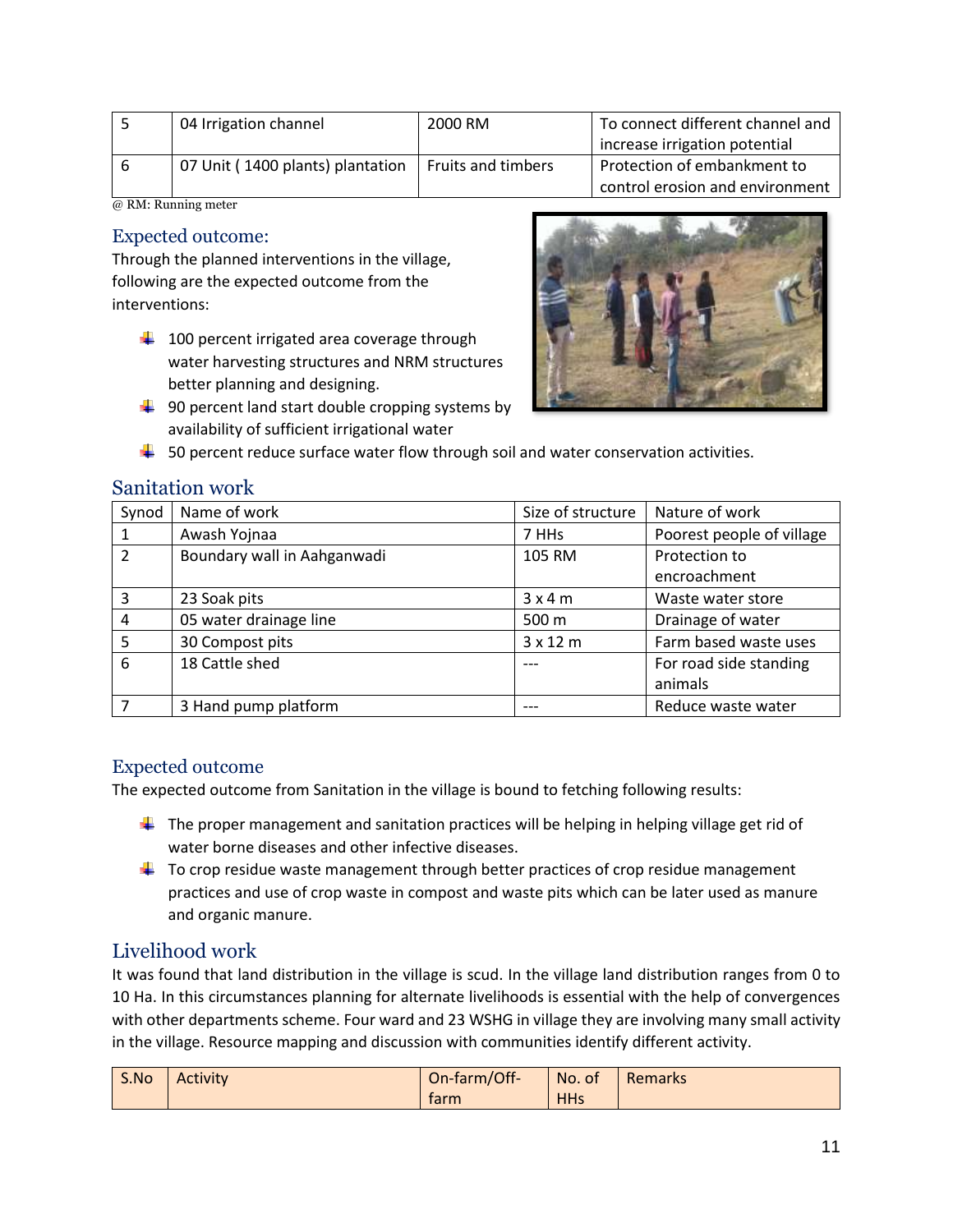| $\mathbf{1}$  | Vegetable + Spices production                                          | On - Farm    | 12 | Diversification of crops<br>(Need training and linkage) |
|---------------|------------------------------------------------------------------------|--------------|----|---------------------------------------------------------|
| $\mathcal{P}$ | Milk and fodder production                                             | On - farm    | 40 | Linkage with sudha dairy and<br>enhance income          |
| 3             | Fish production                                                        | $On - farm$  | 10 | Linkage with fishery Dept.                              |
| 4             | Fruit production and value chain                                       | $On - farm$  | 10 | Horticulture                                            |
| 5             | Bengal making                                                          | Off-farm     | 6  | Training and financial linkage<br>with bank             |
| 6             | Mashroom                                                               | $Off - farm$ | 4  | Linkage with KVK                                        |
| 7             | <b>Towel/Blanket making</b>                                            | $Off - farm$ | 10 | Training and financial linkage<br>with bank             |
| 8             | <b>Existing Agriculture technology</b><br>and management demonstration | On - farm    |    | <b>Agriculture Department</b>                           |

<span id="page-12-0"></span>Expected outcome

- $\frac{1}{2}$  20-30% increase in income of 92 HHs through better water management and livelihood practices.
- $\frac{1}{2}$  47 landless families connected to alternate livelihood opportunities.
- $\leftarrow$  Government schemes awareness group formation which will provide relevant information to villagers on schemes and programmes of Government.



#### <span id="page-12-1"></span>Other works

Other not impact to direct but indirect effect is very high

| S.No | Activity                           | Types of work      | <b>Remarks</b>           |
|------|------------------------------------|--------------------|--------------------------|
|      | 30 Street light                    | LED light          | <b>Electricity Dept.</b> |
|      | 2 Gali Road                        | 7 Nichay Programme | <b>RD</b>                |
|      | Construction of community platform | Meeting hall       | <b>RD</b>                |
|      | GP data and documents information  | Documentation      | GP                       |
|      | systems                            |                    |                          |

#### <span id="page-12-2"></span>Institutional systems and sustainable mechanism

There is existing one Ward Samiti in the village in along with Jeevika cluster. These existing institutions along with PRI members will help in creating sustainable Institutional measure for implementation and monitoring of model village.

Also benefit sharing and contribution measures and guidelines will be formulated for sustainability of the planning process.